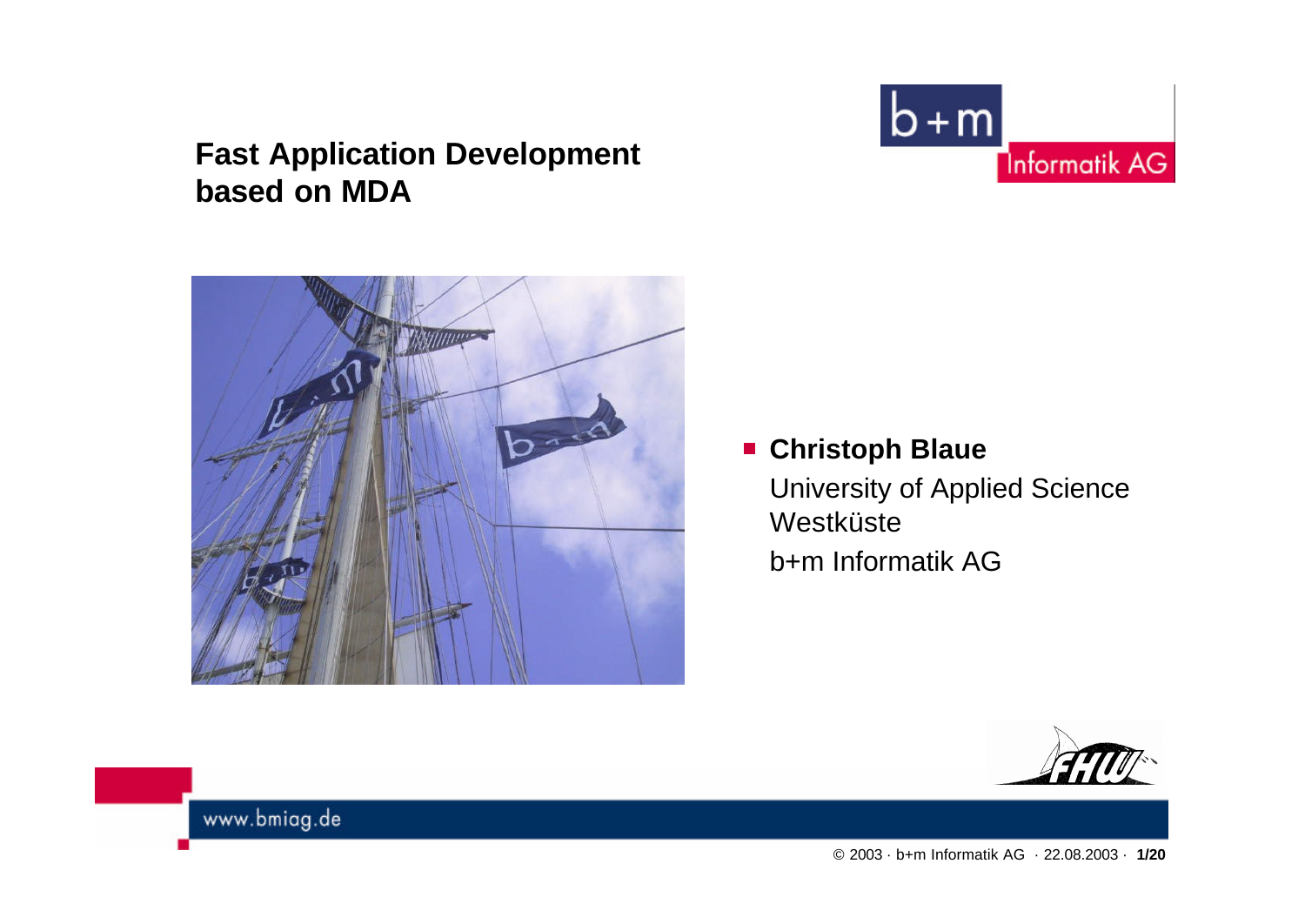### **Model Driven Architecture (MDA)**



The idea of dividing applications into two separate parts – one containing the business logic, the other containing business independent structural parts – leads to the notion of a Model Driven Architecture

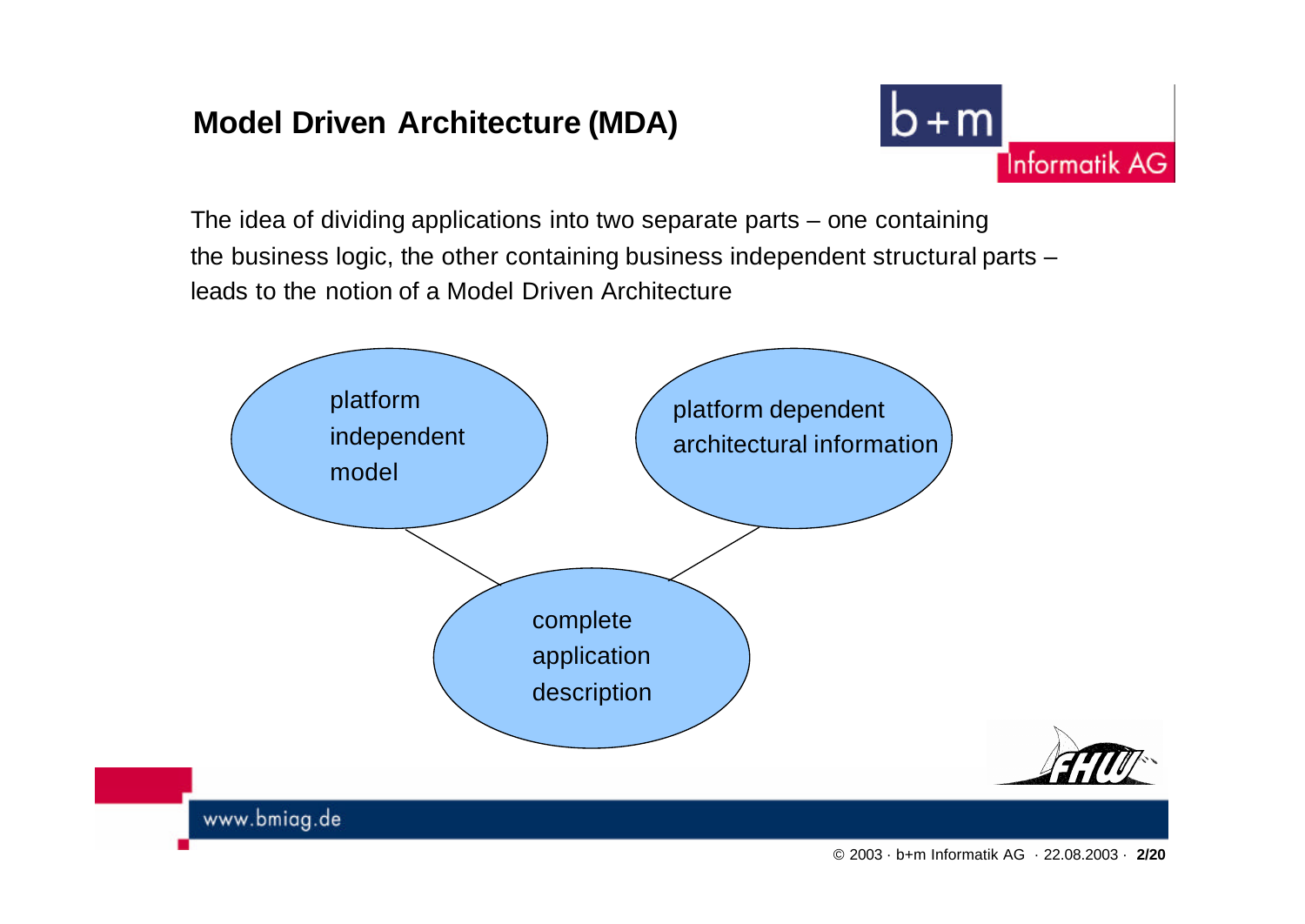



View (GUI)

**Controller** 

Process Objects (application dependent)

Business Object Model (application dependent)



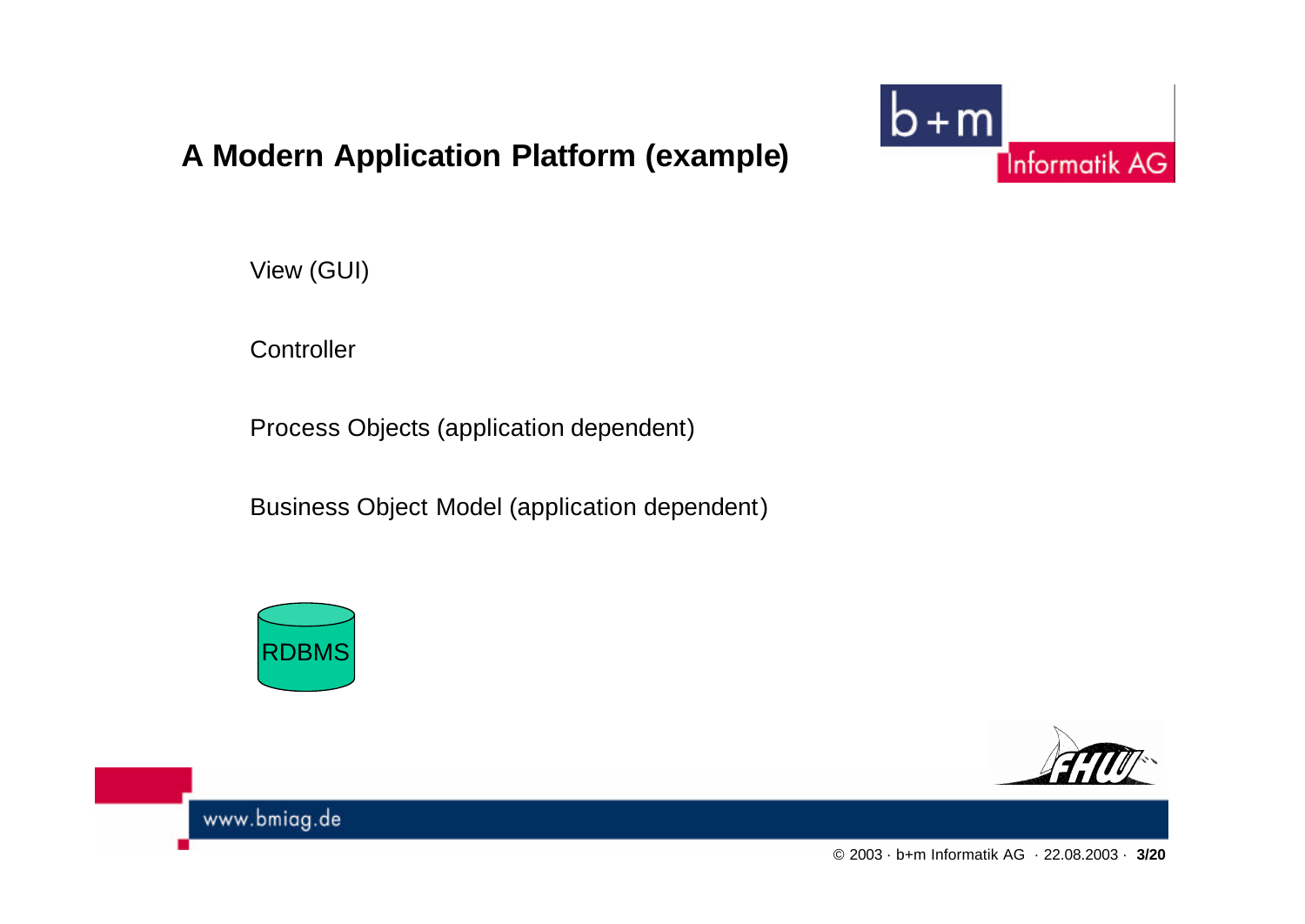### **A Modern Application Platform (example)**





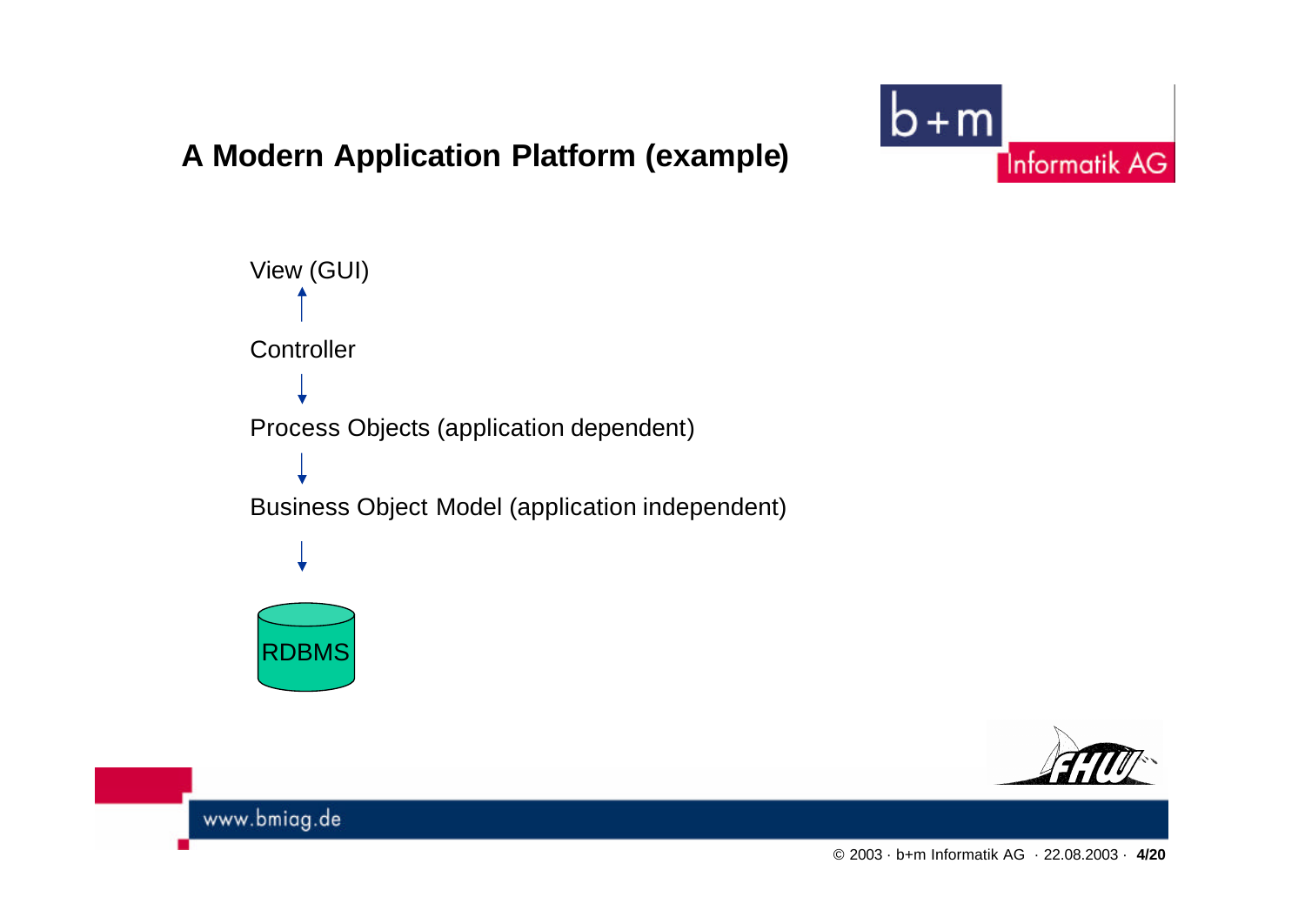#### **A Modern Application Platform (example)**





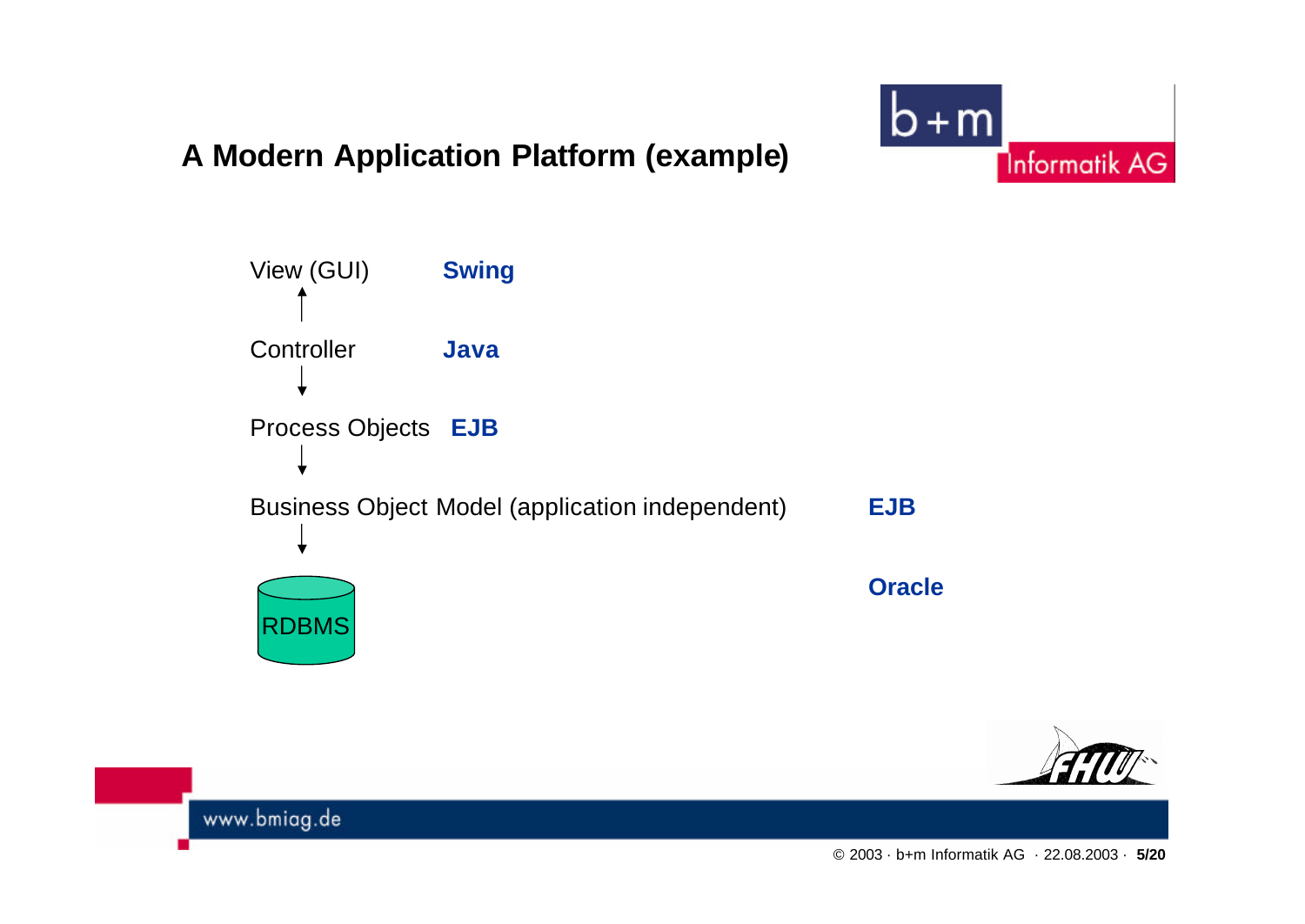### **Software Development Process (1/2)**



**incremental process and artefacts**



- $A =$  Analysis
- $D = Design$
- $I =$  Implementation
- $T = Test$

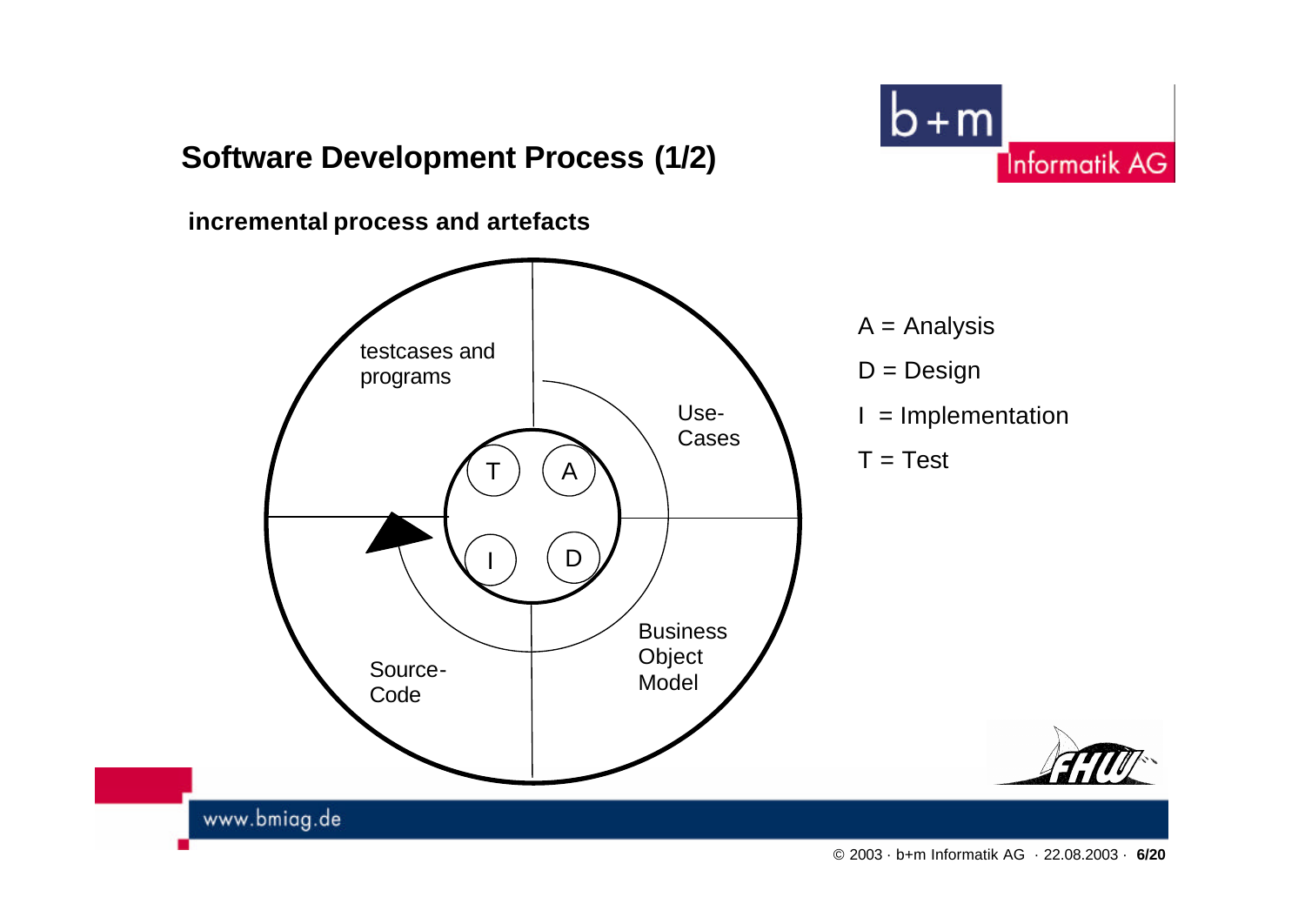

© 2003 · b+m Informatik AG · 22.08.2003 · **7/20**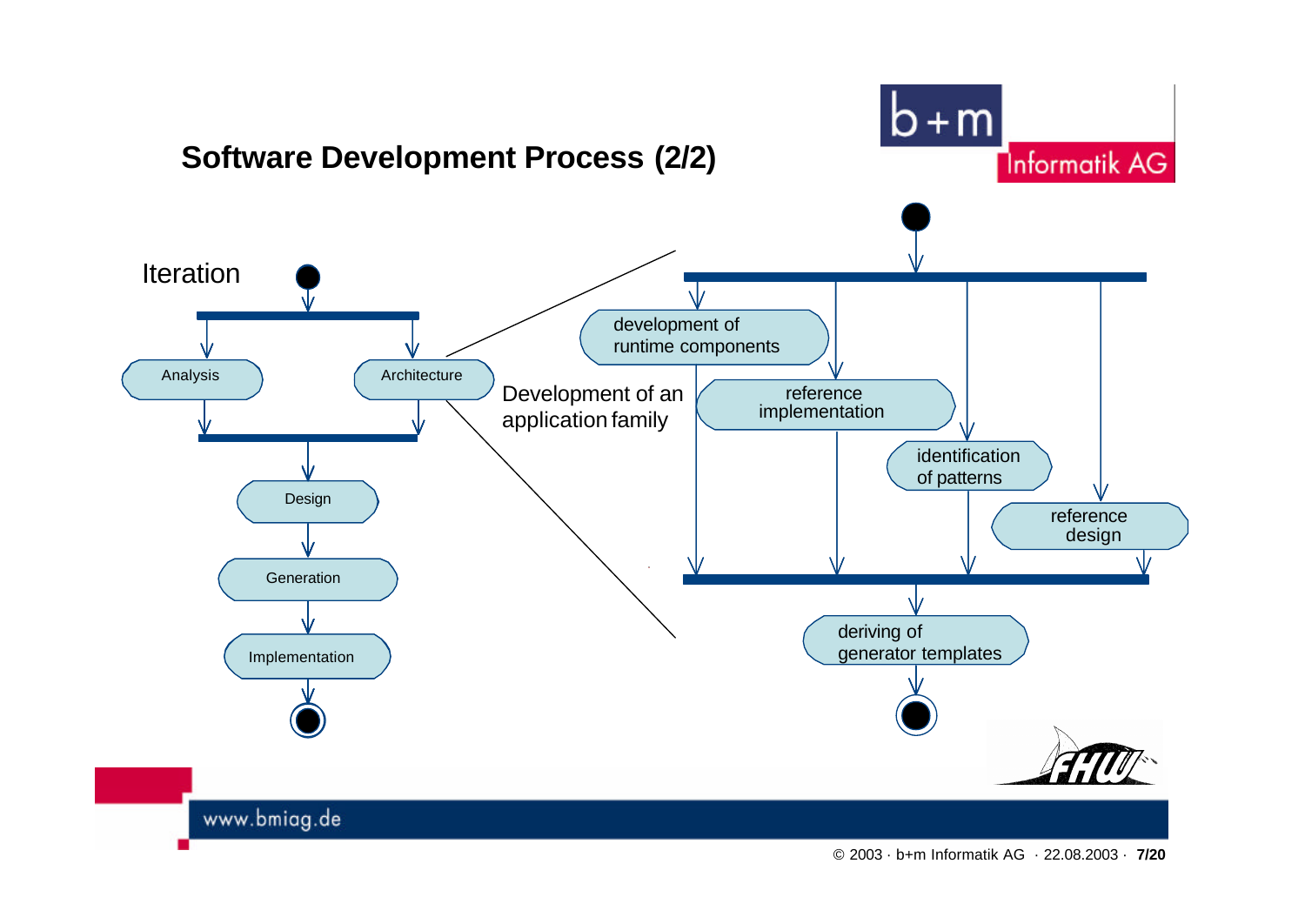#### **Characteristics of the Software Development Process**

**Informatik AG** 

- iterative and incremental  $\mathcal{L}_{\mathrm{eff}}$
- compact models by seperating architectural aspects and concrete  $\mathcal{L}_{\mathcal{A}}$ business logic from the model
- the collection of information about the architecture determines the application family  $\mathcal{L}_{\mathcal{A}}$
- information about the application family is reusable П
	- in a common development process by copy/paste (error prone)
	- in a generator based approach by an automated process

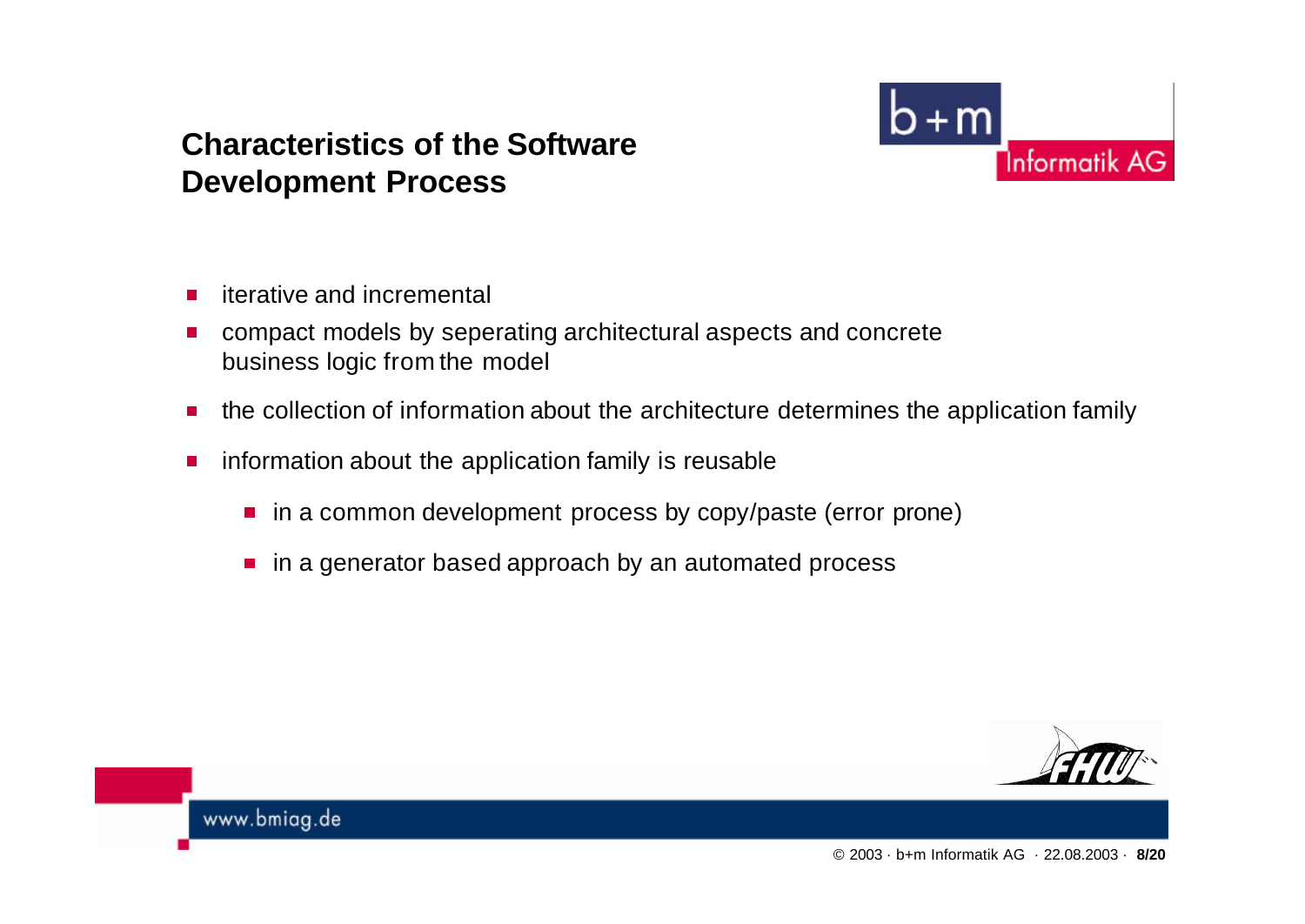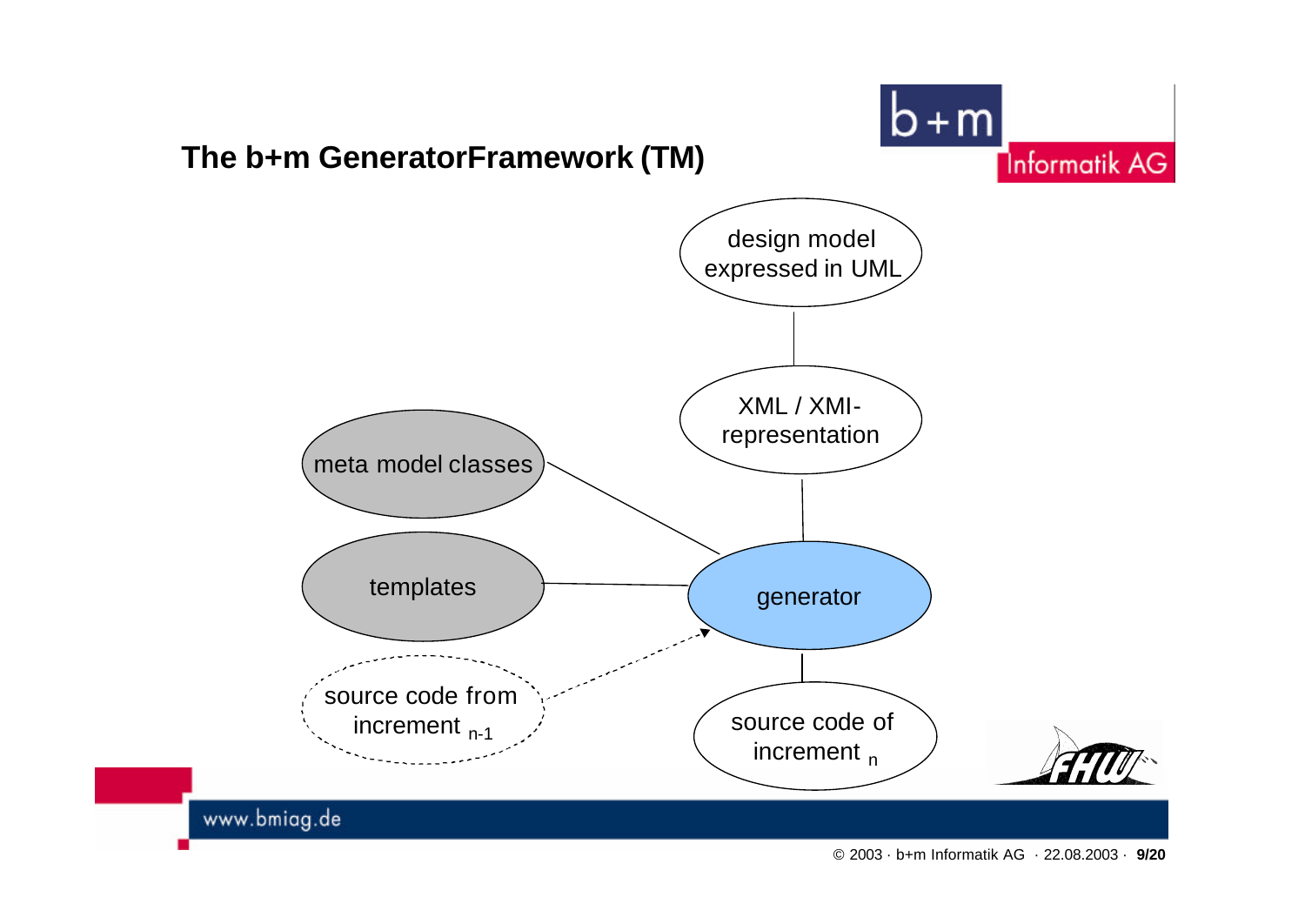## **Classical vs. Generative Process (1/5)**



© 2003 · b+m Informatik AG · 22.08.2003 · **10/20**

 $b+m$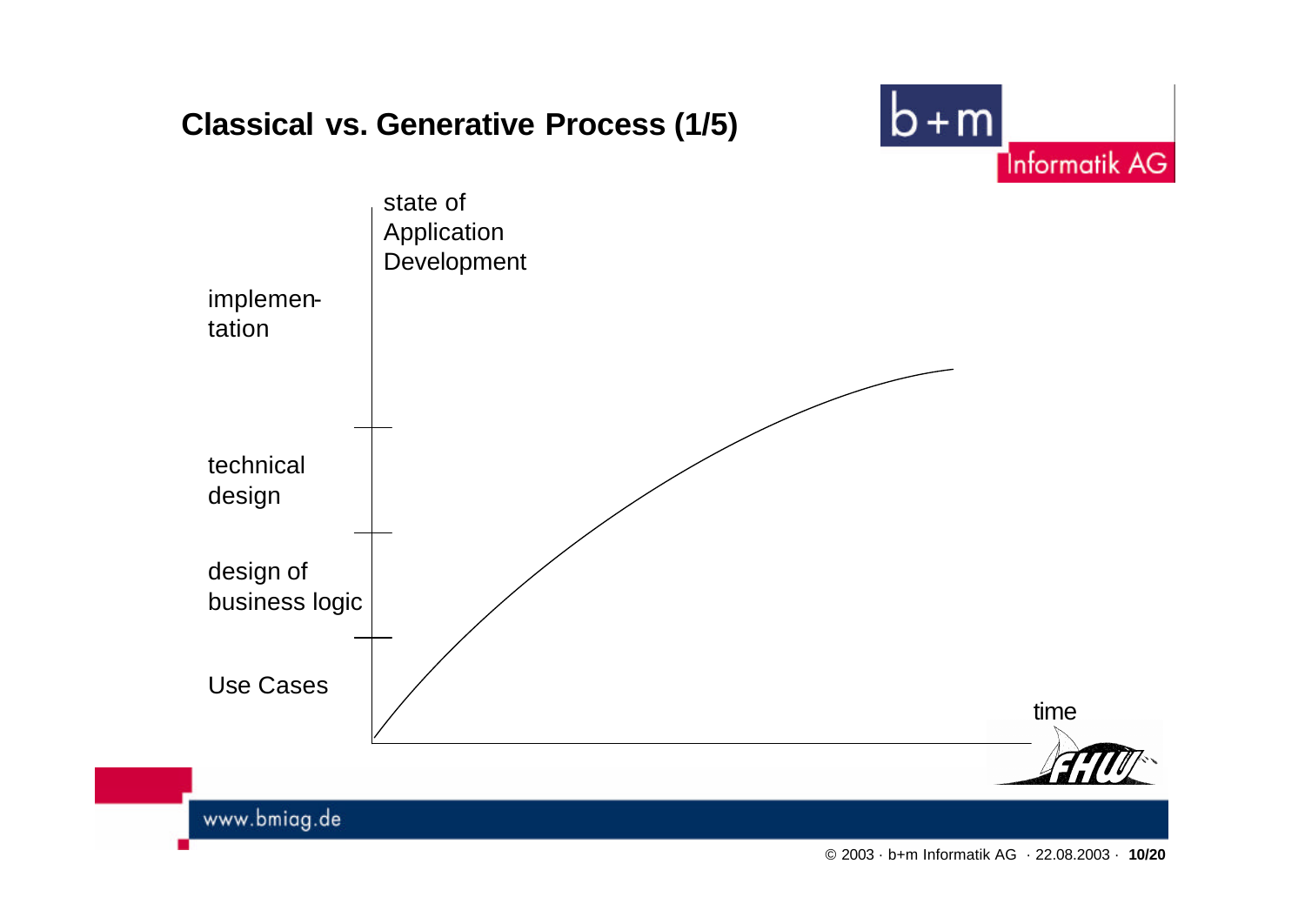## **Classical vs. Generative Process (2/5)**



 $b+m$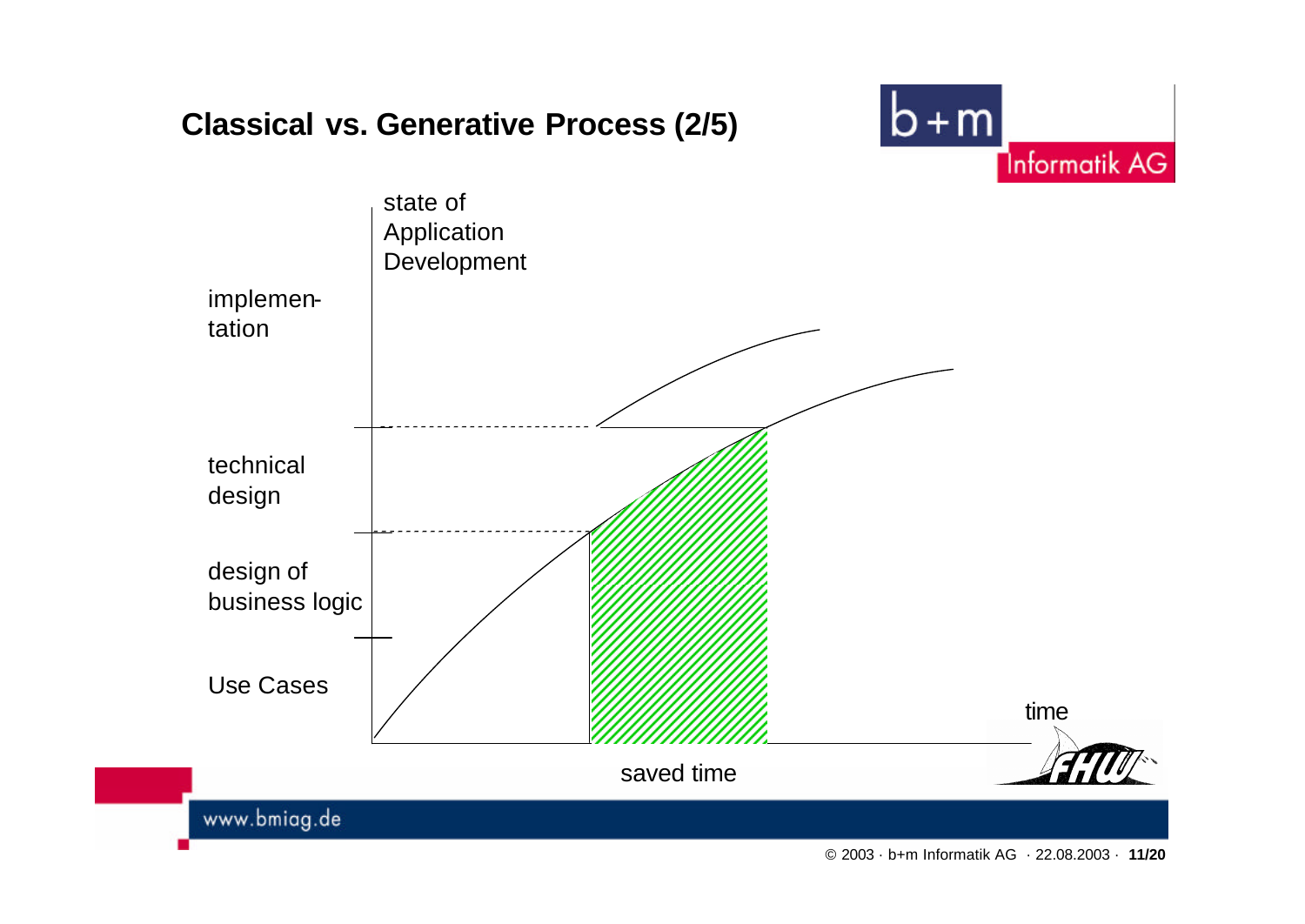#### **Example: account use case**







www.bmiag.de

© 2003 · b+m Informatik AG · 22.08.2003 · **12/20**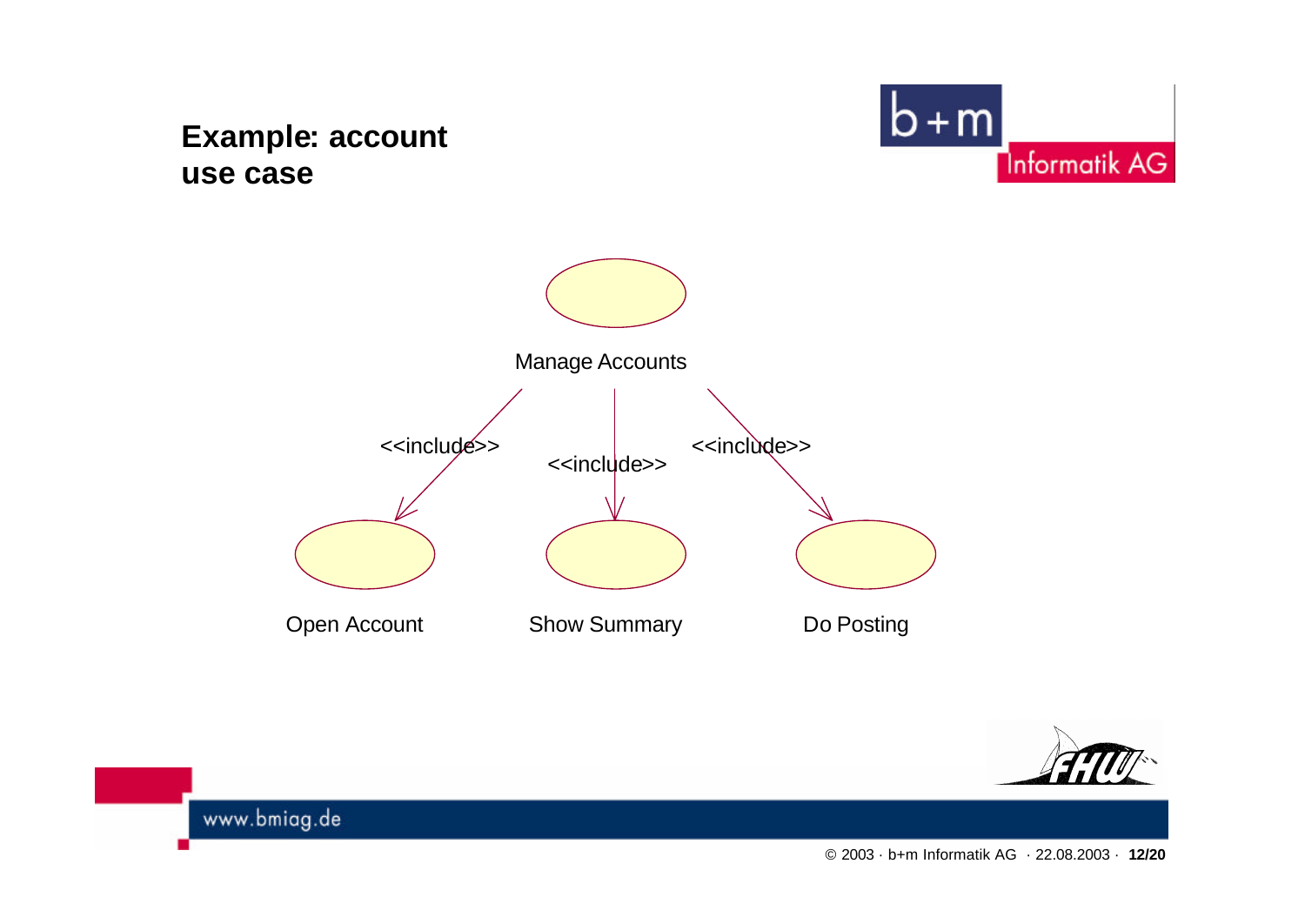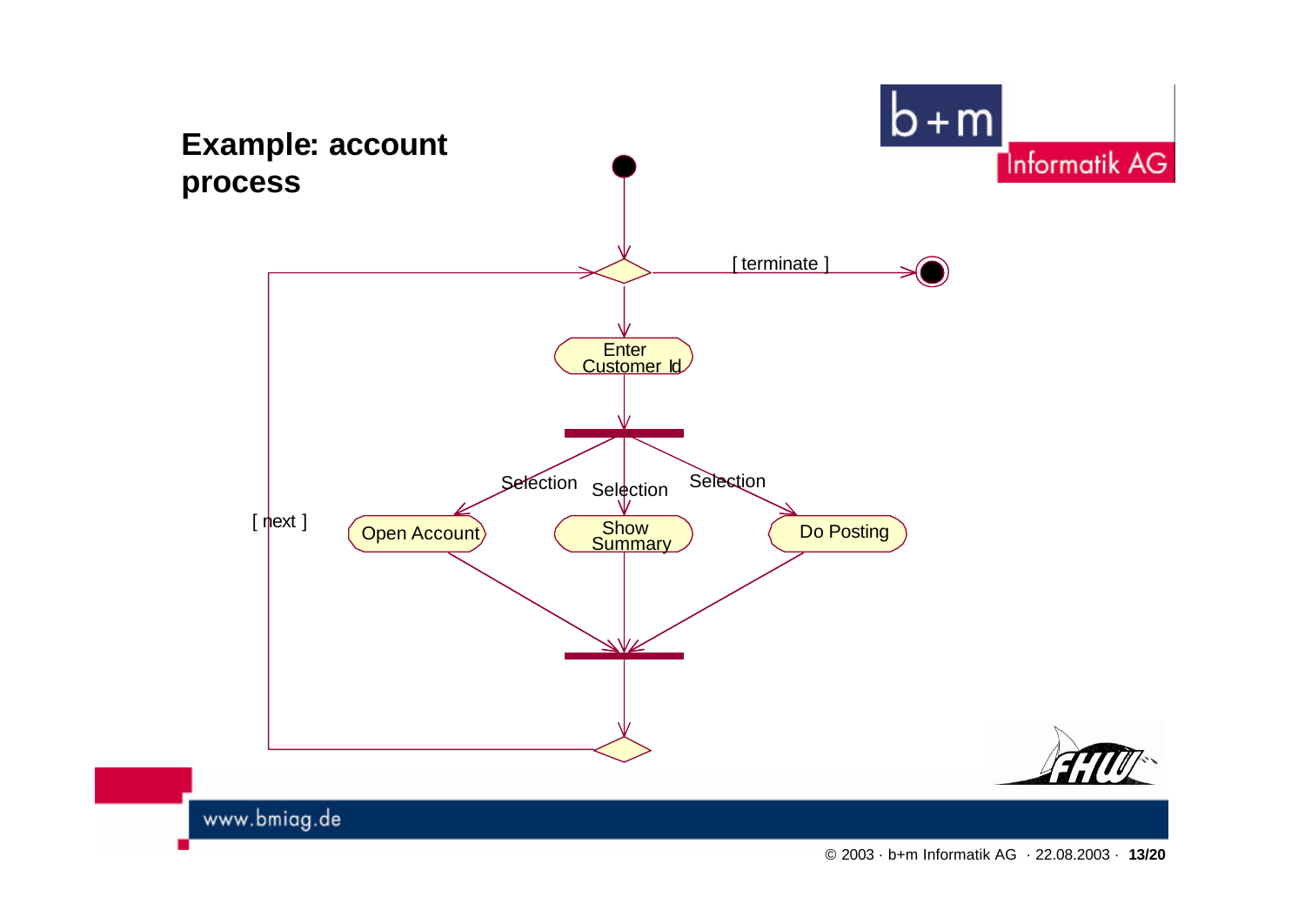#### **Example: account business requirements**





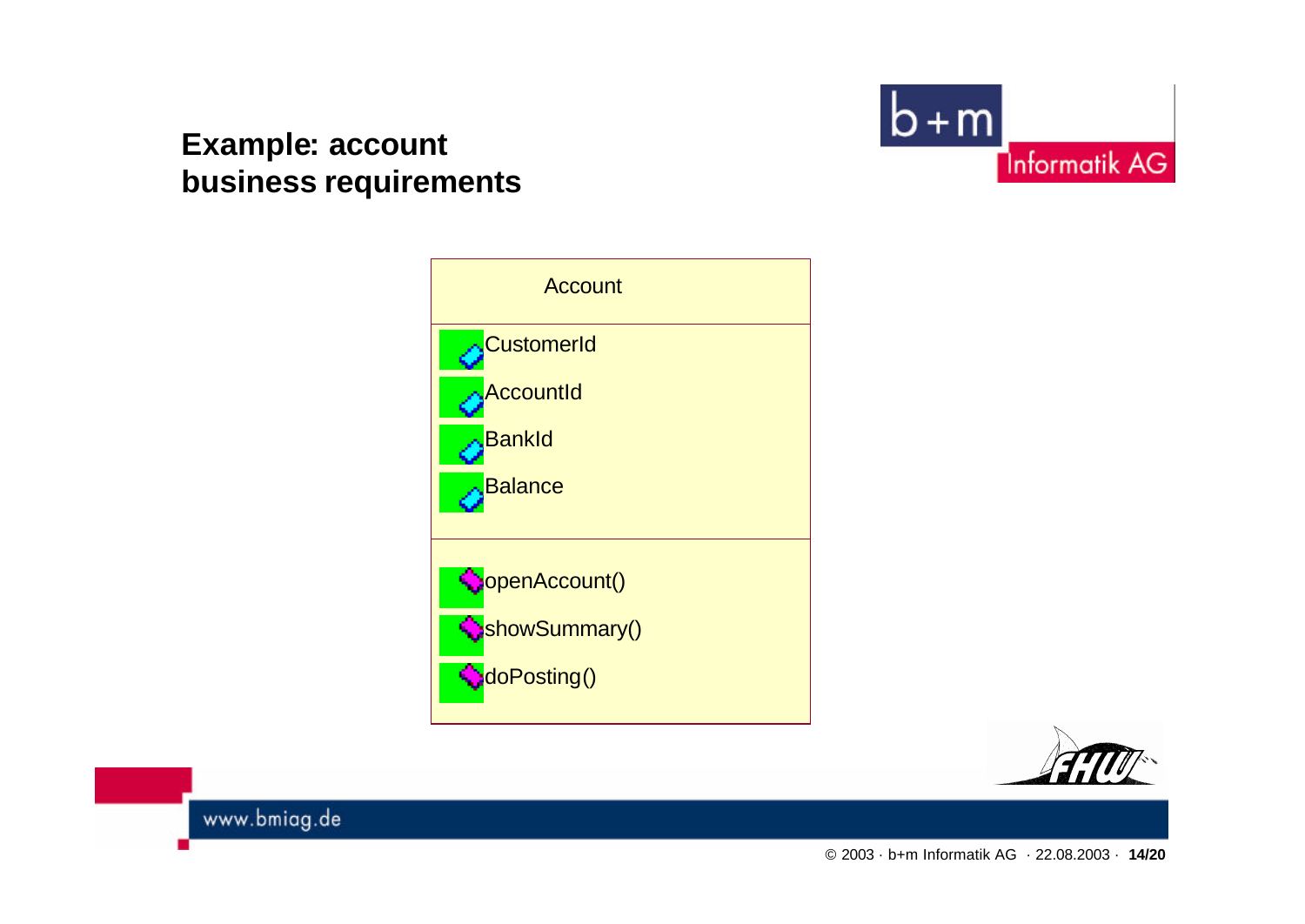#### **Template**



«FOREACH BusinessOperation AS curOperation EXPAND USING SEPARATOR  $"\n\nh\n\nh\n\nu"$ 

- «EXPAND JavaObject::Signature FOR curOperation» throws RemoteException { «PROTECT CSTART "//" CEND "" ID curOperation.Id»
	- // please customize ...

try {

 $\mathcal{U}$  ...

```
} catch (Exception e) {
```
throw new RemoteException("\$EntityObject '«Name»' : couldn't execute operation

```
'«curOperation»'!$");
```

```
}
```

```
«ENDPROTECT»
```

```
}
«ENDFOREACH»
```
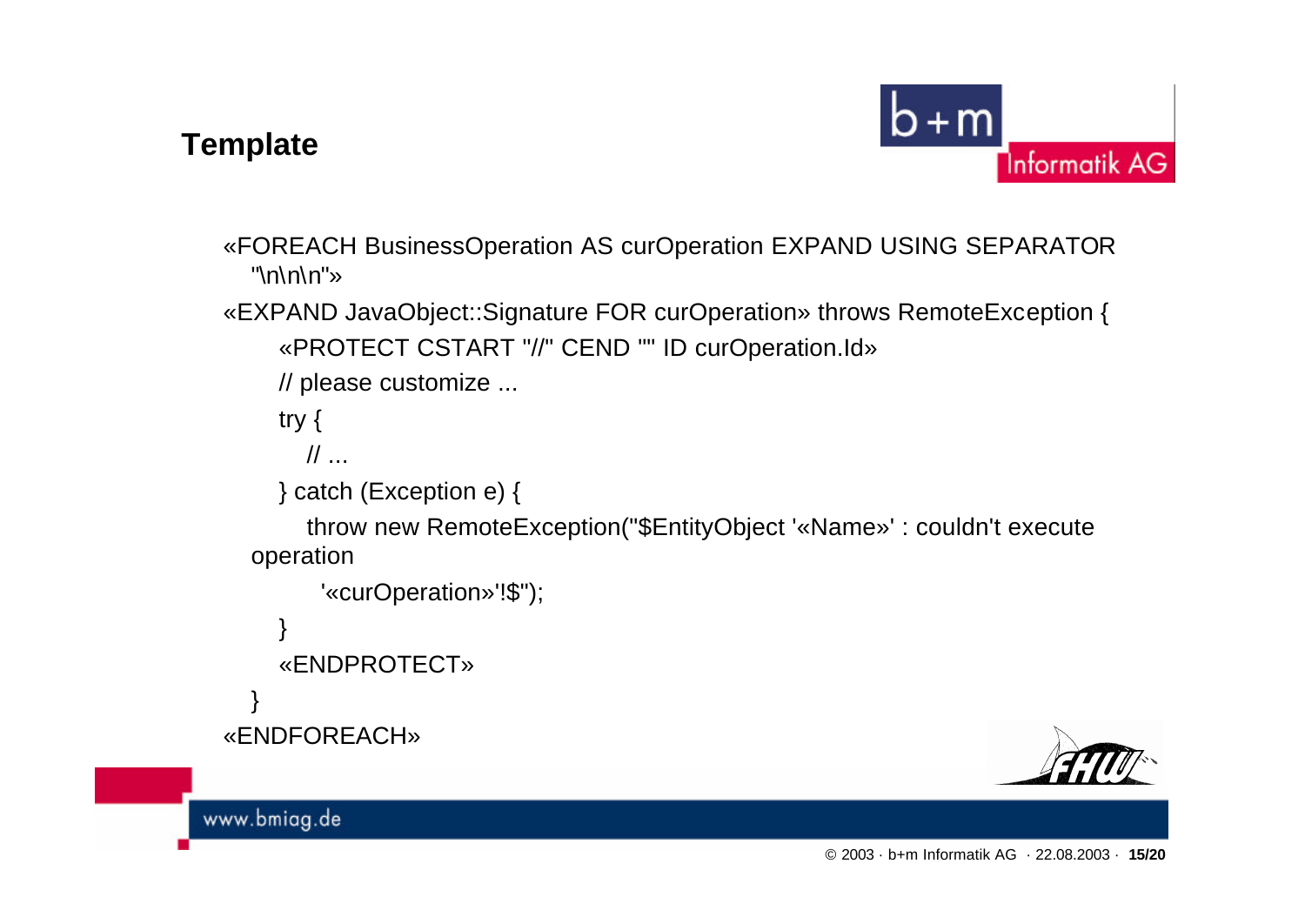#### **Example: account generated code**



```
public int showSummary() throws RemoteException {
//PROTECTED REGION ID(3CF1E93C037E) START
// please customize ...
try {
\frac{1}{2}} catch (Exception e) {
throw new RemoteException(
"$EntityObject 'Account' : couldn't execute operation 'showSummary'!$");
}
//PROTECTED REGION END
}
```
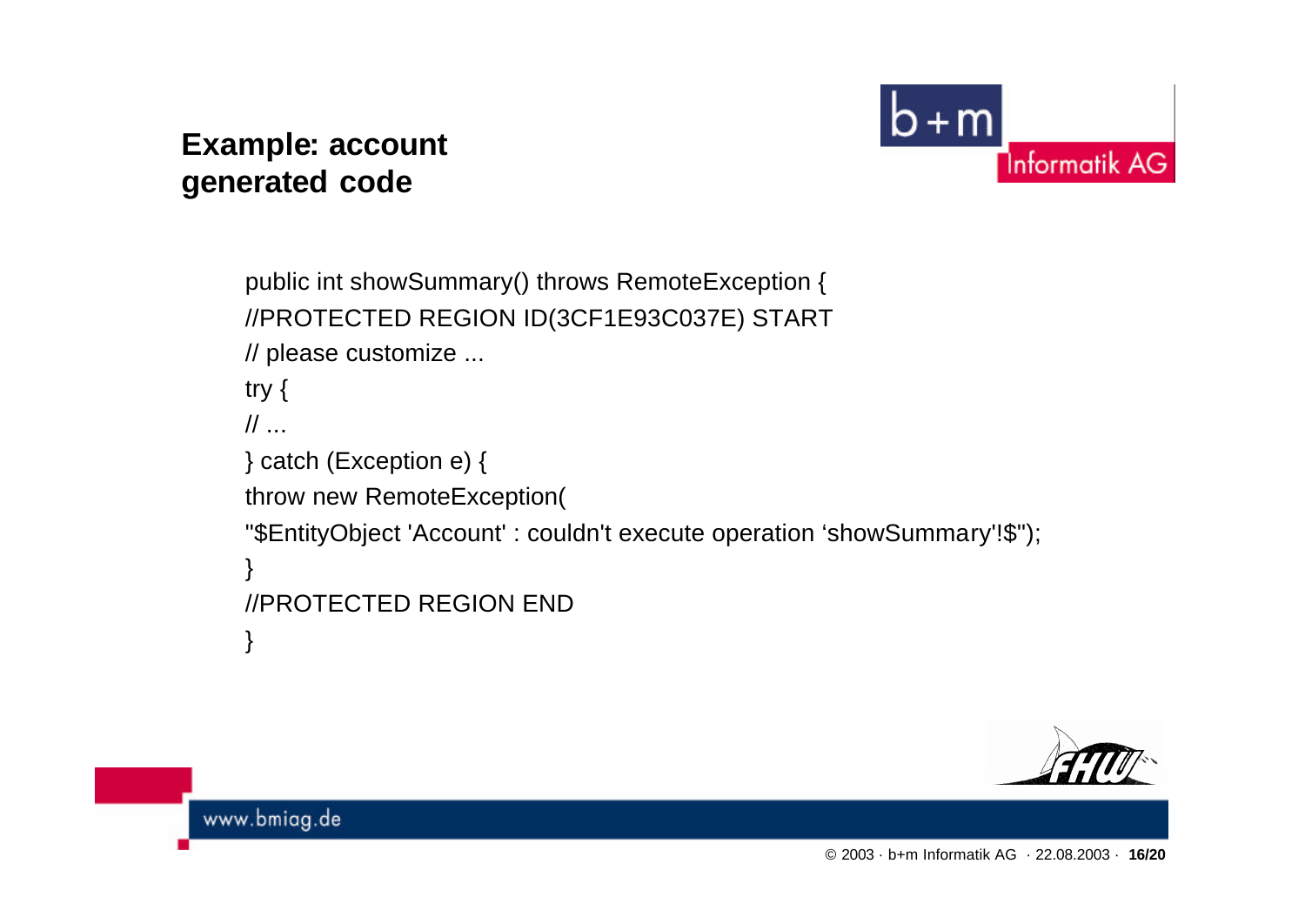# **Classical vs. Generative Process (3/5)**



costs for application development (without generator)





www.bmiag.de

© 2003 · b+m Informatik AG · 22.08.2003 · **17/20**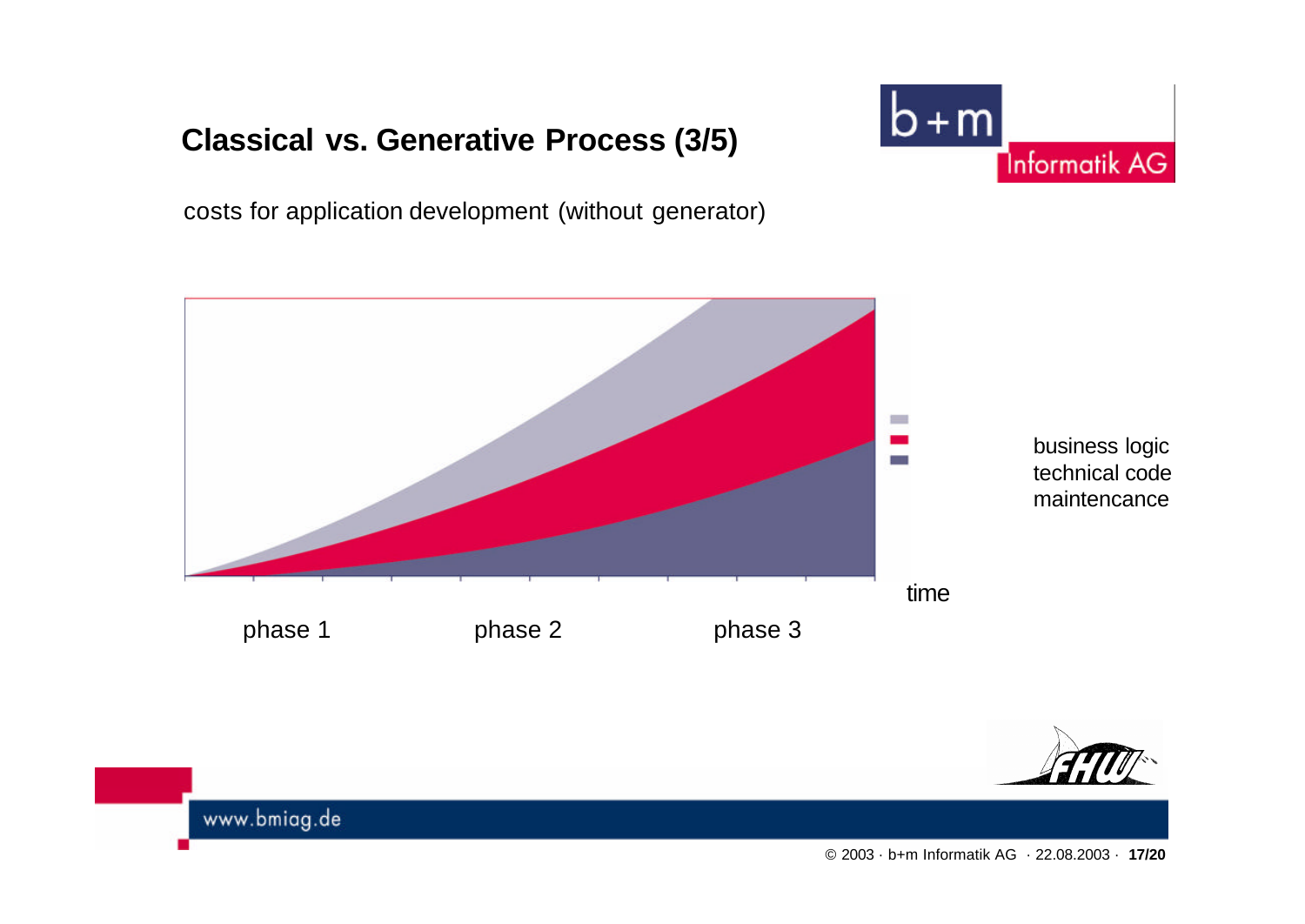# **Classical vs. Generative Process (4/5)**



costs for application development (with generator)





www.bmiag.de

© 2003 · b+m Informatik AG · 22.08.2003 · **18/20**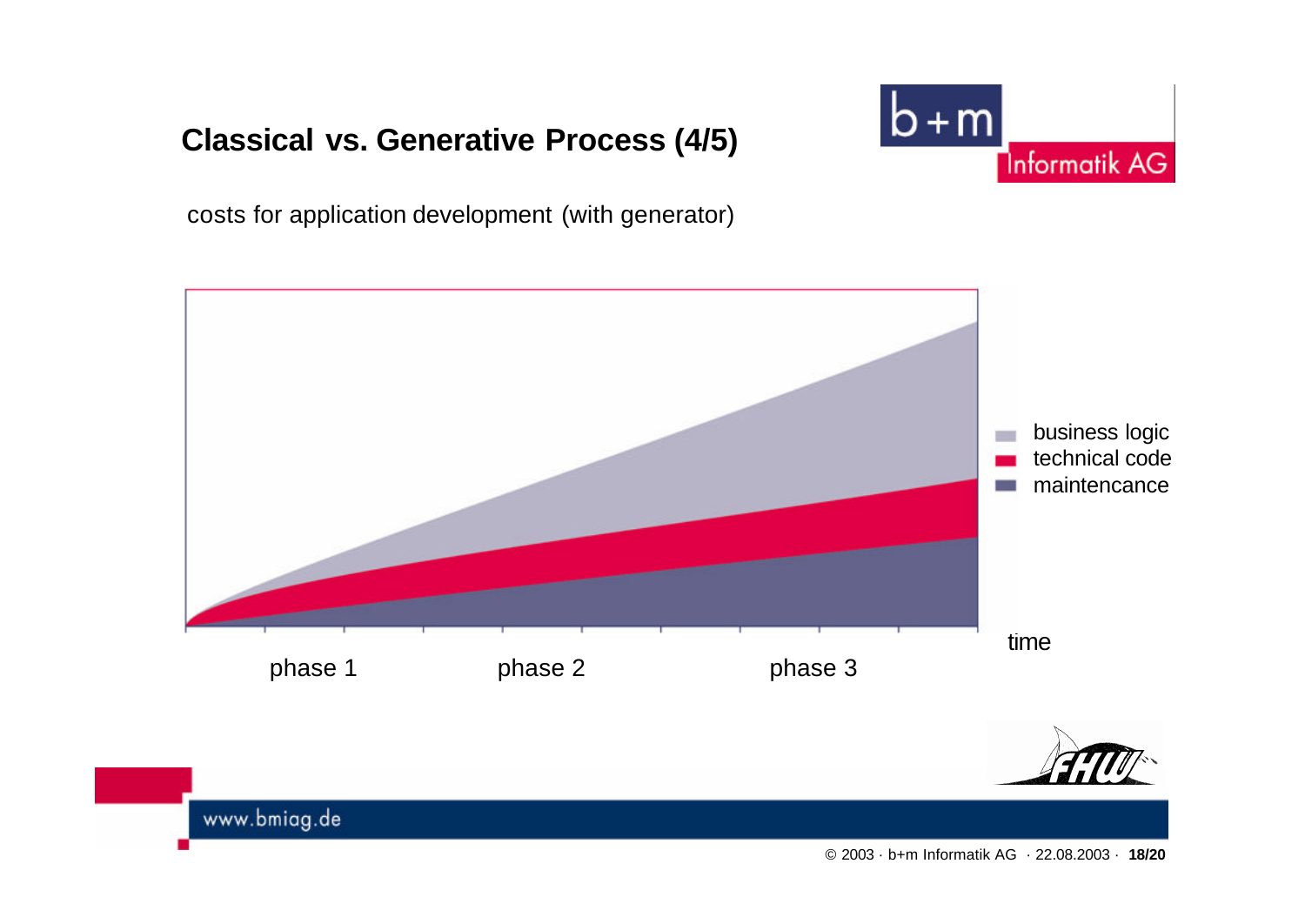

© 2003 · b+m Informatik AG · 22.08.2003 · **19/20**

phase 1 **phase 2** phase 3





# comparison of costs